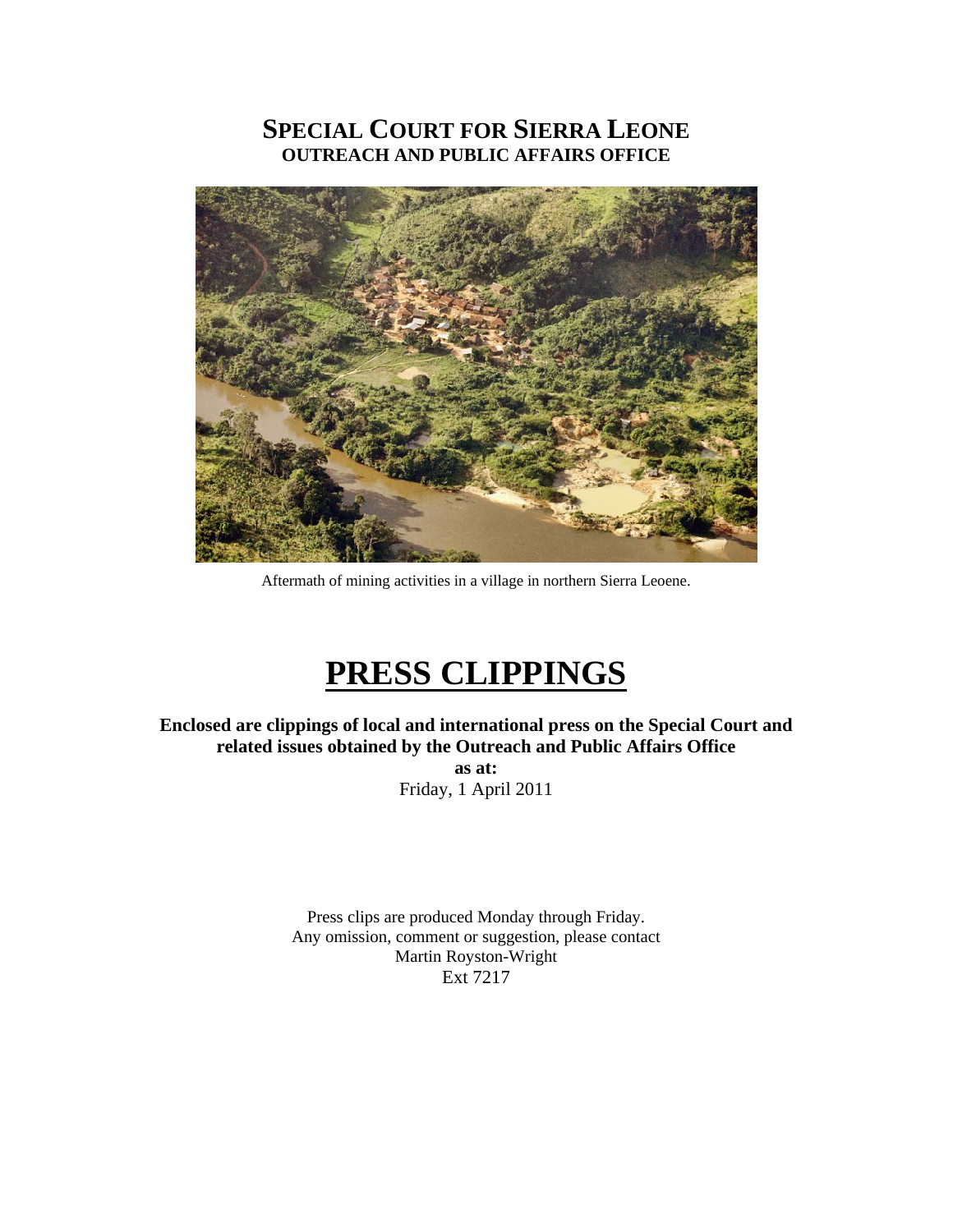## **International News**

| Sebutinde Vs. The Rest / Africa Watch                                                    | Page 3 |
|------------------------------------------------------------------------------------------|--------|
| Concern over Cambodia's Khmer Rouge Tribunal / Open Society Justice Initiative           | Page 4 |
| UN-Backed Tribunal Concludes Appeal Hearing for Convicted Khmer Rouge Figure / UN News   | Page 5 |
| Defence Asks Appeals Chamber to Remedy Nsengiyumva's Conviction / Hirondelle News Agency | Page 6 |
| Kenya Files Challenge Against ICC's Post-Election Violence Cases / Bloomberg             | Page 7 |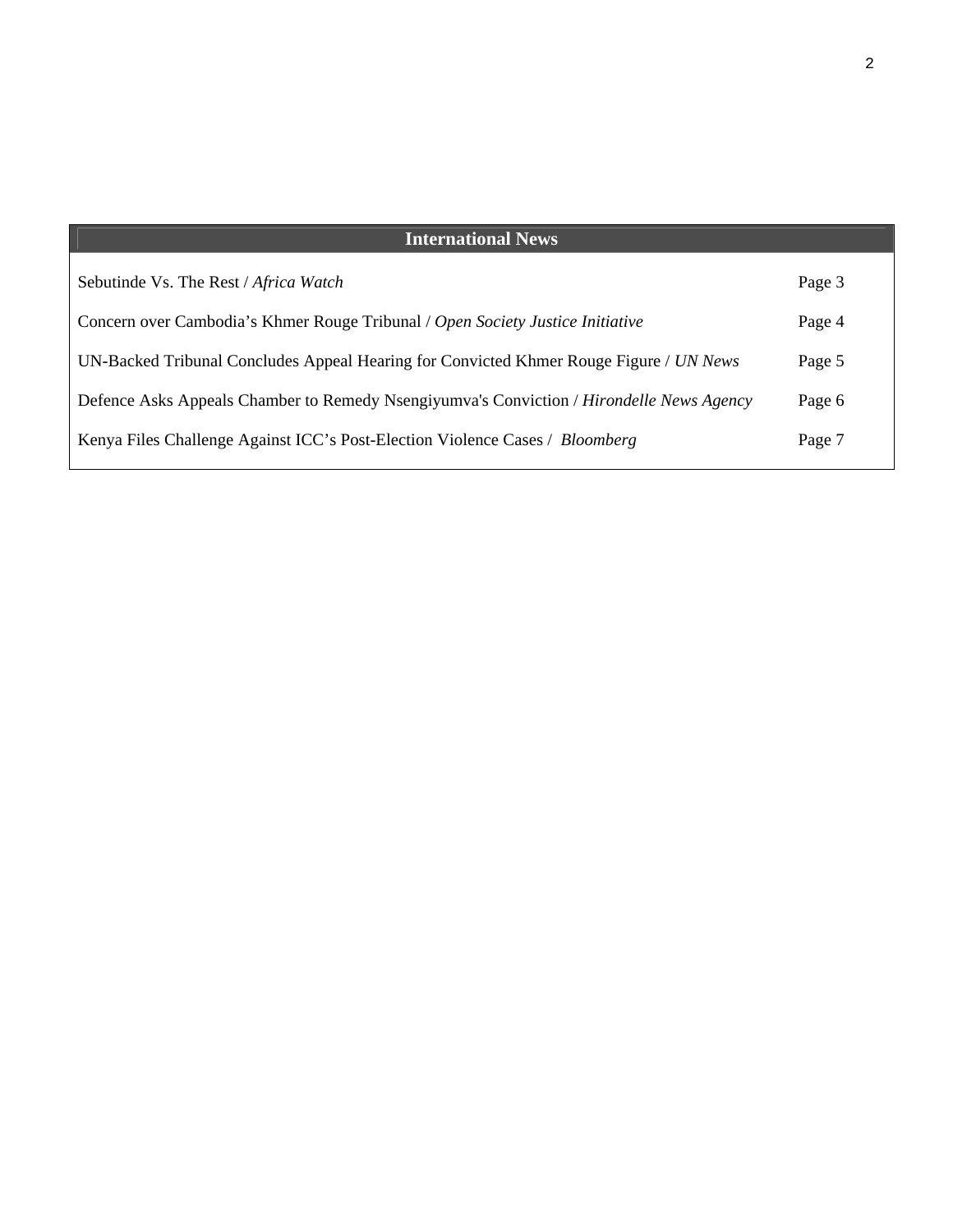### Africa Watch March 2011

#### **Sebutinde Vs. the rest**

**Letters** 

must it always rely on outsiders to pay? How then can Africans control their destiny? He who pays the piper, they any, callis the tune, Is it why the AU has been prevarienting on Ivory Coast and other rock matters affecting the seal of Africa? God savs the African continent.

> **Juliet Kongel** Arkansas, United States

Sebutinde vs. the rest? Justice Julia Sebutinde, the Ugandan judge in the Charles Taylor trial, the one the Americans claim is delaying the trial so she can pronounce the final judgment (Africawatch, February), appears to be a level-headed woman who is not prepared to be swayed by geopolitics to become a hatchet woman for anybody.

Her reasons for dissenting from the majority decision not to allow Taylor to file his final trial brief were brilliant. Why couldn't her two colleagues (Justices Teresa Doherty and Richard Lussick) see the issues as she saw them?

In the last few weeks of the trial, reports say, Sebutinde dissented three times from the rulings of her colleagues, and her non-appearance in court on Feb. 11 prevented the disciplinary action against Taylor's lead defense lawyer, Courtenay Griffiths, from going ahead.

Griffiths had walked out of court Feb. 8 in protest of the majority decision to reject Taylor's late-arriving final trial brief filed on Jan. 4. When the court asked for an apology, Griffiths offered none, and as such the court instituted a disciplinary action against him, against which Sebutinde again dissented.

To me, the latest events at the trial do not bode well for Taylor. The trial is at a very critical stage. With the filing of the final briefs, the judges are to retire and write their decisions, after three-and-ahalf years of trial. With the spilling of bad blood on both the bench and bar at the last minute, are we going to see a result showing Sebutinde ver-



sus the rest? A 2-1 majority decision against Taylor? And will justice be served?

**Sam Cooper** Monrovia, Liberia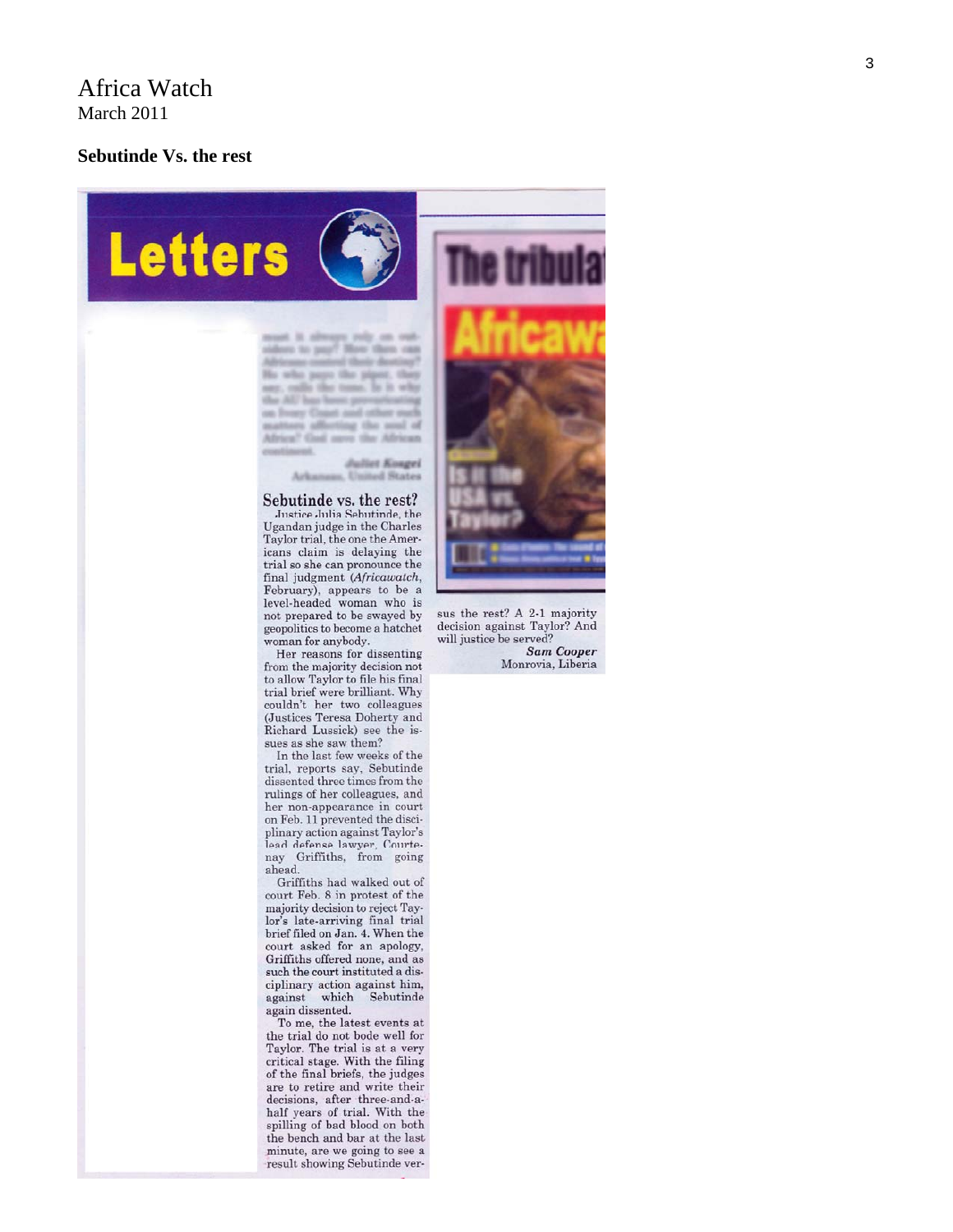## Open Society Justice Initiative

Thursday, 31 March 2011

#### **Concern over Cambodia's Khmer Rouge Tribunal**

Judges at the Extraordinary Chambers in the Courts of Cambodia are reviewing the appeal of Kaing Guek Eav, alias Duch, the former head of the notorious Tuol Sleng prison and torture center, who was sentenced to 35 years in prison last year in the court's first case. The tribunal is also preparing to try four surviving Khmer Rouge senior leaders later this year. But the Justice Initiative, which has been monitoring the ECCC since it began its work in 2003, is concerned that the fate of five additional suspects remains undecided—and may never reach trial because of interference from the Cambodian government. Clair Duffy, our trial monitor in Phnom Penh, outlined recent worrying developments in a post on our blog, while providing commentary to AFP, Radio Australia and other media on the Duch appeal.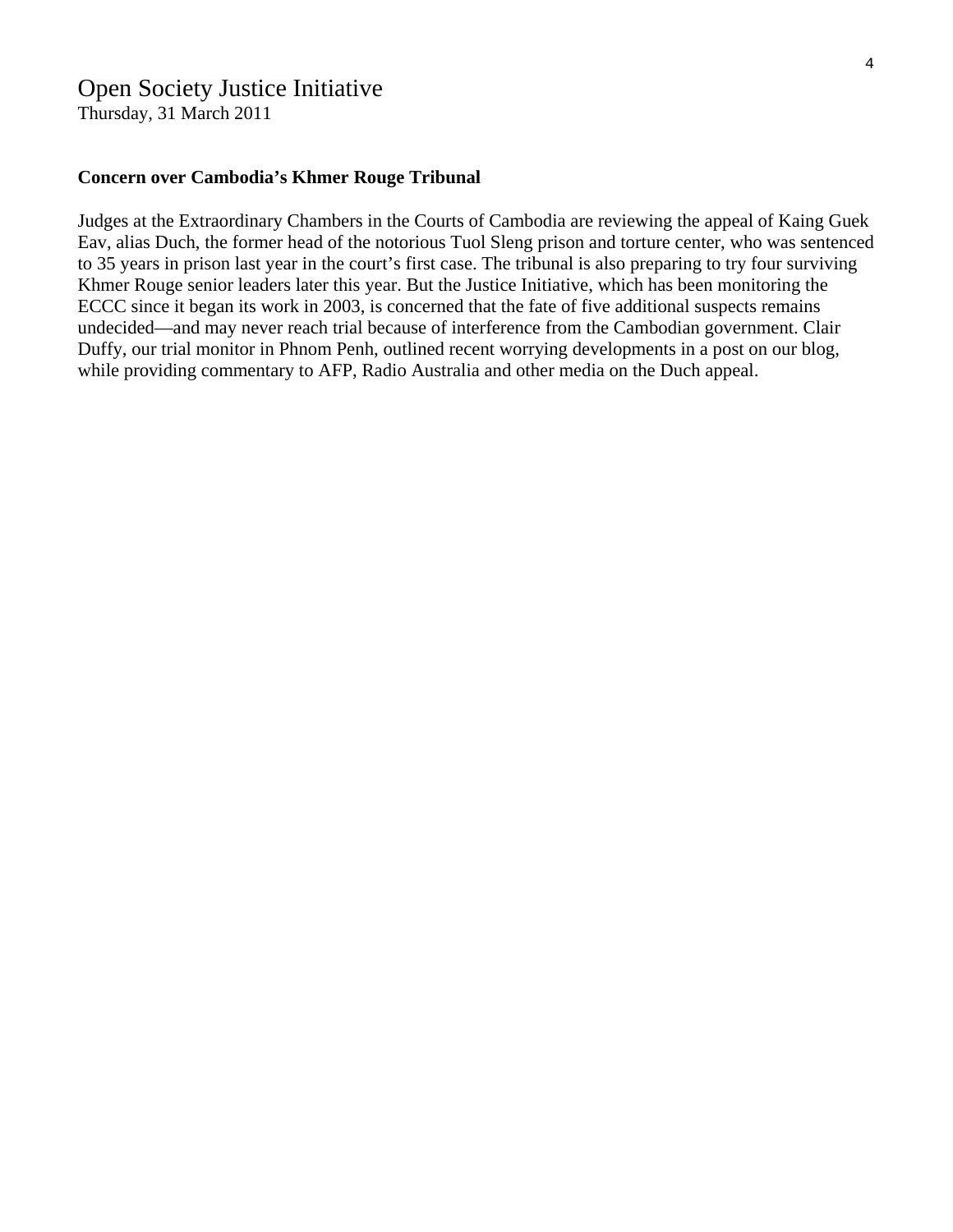UN News Wednesday, 30 March 2011

### **UN-backed tribunal concludes appeal hearing for convicted Khmer Rouge figure**



*Kaing Guek Eav, alias Duch* 

30 March 2011 – The United Nations-backed tribunal in Cambodia dealing with mass killings and other crimes committed under the Khmer Rouge three decades ago today concluded the appeal hearing for the former head of a notorious detention camp who was convicted of war crimes and crimes against humanity last year.

Kaing Guek Eav, whose alias is Duch, was sentenced last July to 35 years in prison by the trial chamber of the Extraordinary Chambers in the Courts of Cambodia [\(ECCC\)](http://www.eccc.gov.kh/), with a five-year reduction to remedy his illegal detention at a Cambodian military court.

The court found that Mr. Kaing not only implemented, but also actively contributed to the development of the policies of the Communist Party of Kampuchea at the S-21 camp, where numerous Cambodians were unlawfully detained, subjected to inhumane conditions and forced labour, tortured and executed in the late 1970s.

During the three-day appeal hearing held by the ECCC's Supreme Court Chamber, Mr. Kaing and his defence team reiterated that he was neither a senior leader nor one of those most responsible for heinous crimes being prosecuted at the court, and therefore should not have been tried at the court.

He told the chamber – consisting of four Cambodian judges and three internationals selected by the UN Secretary-General – that he merely acted on orders from his superior and he would have died if he didn't. "I survived the regime, only because I respectfully and strictly followed the orders," he said.

Meanwhile, the prosecution demanded a life imprisonment for Mr. Kaing's role as a chairman of the security prison, where at least 12,000 people died during the period from 17 April 1975 to 6 January 1979.

Co-Prosecutors Chea Leang and Andrew Cayley claimed that Mr. Kaing should have been cumulatively convicted for the crimes against humanity of persecution, enslavement, imprisonment, torture, rape, extermination and other inhumane acts as well as the enslavement of those detained in S-21. They demanded the Supreme Court Chamber impose a heavier sentence.

"We call for the imposition of a life term, reduced to 45 years simply to take account of that period of illegal detention," Mr. Cayley told the judges. "But for the purposes of history, a life term must be imposed in this case."

The Supreme Court Chamber is expected to hand down its appeals judgment in a few months. The appeal took place as the ECCC prepares for its second case concerning the four most senior members of the Democratic Kampuchea regime who are still alive.

Estimates vary but as many as two million people are thought to have died during the rule of the Khmer Rouge between 1975 and 1979, which was then followed by a protracted period of civil war in the impoverished South-East Asian country.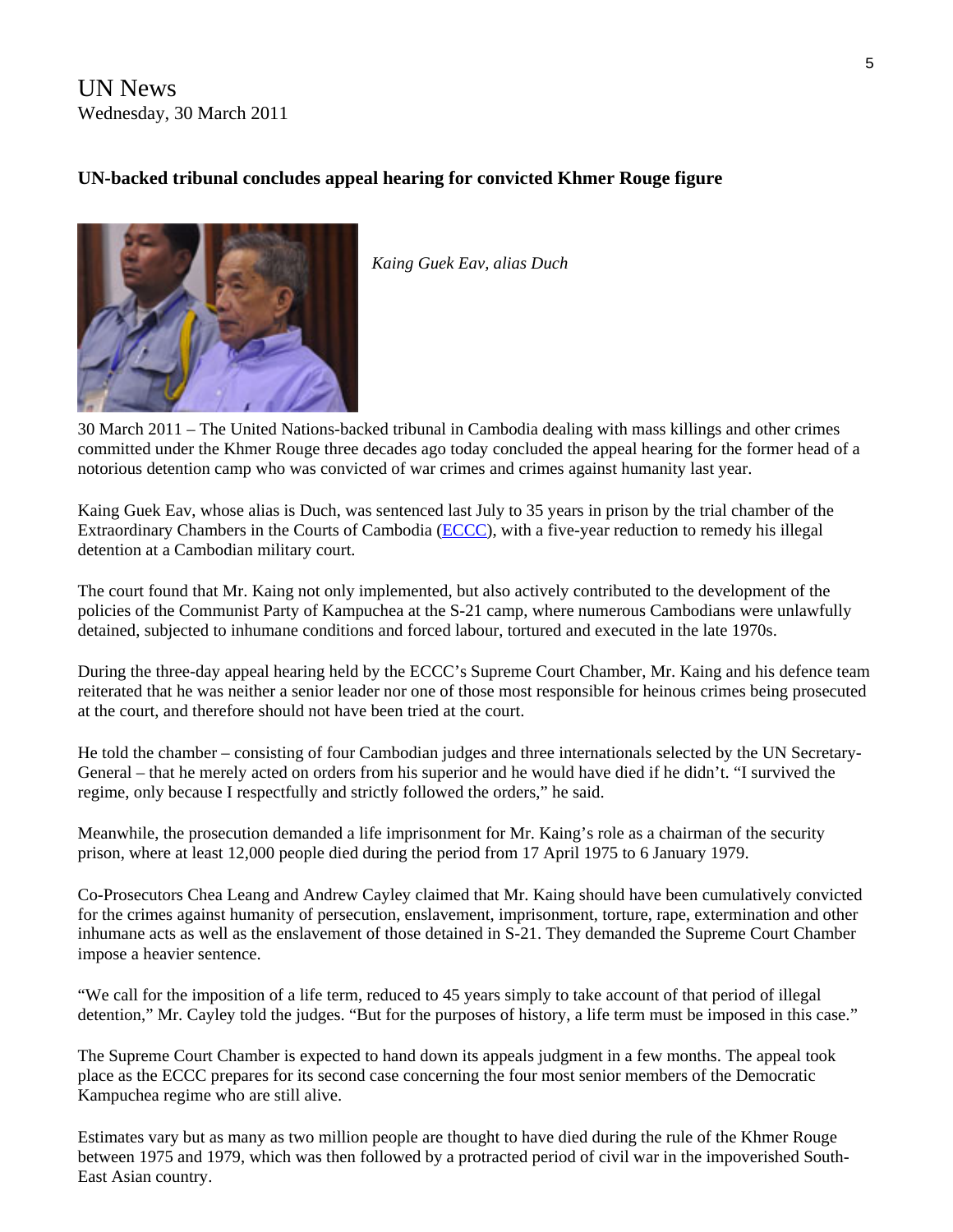# Hirondelle News Agency

Thursday, 31 March 2011

#### **Defence asks appeals chamber to remedy Nsengiyumva's conviction**

The defence team in the appeal case of genocide-convict Lieutenant Colonel Anatole Nsengiyumva Thursday asked the Appeals Chamber of the International Criminal Tribunal for Rwanda (ICTR) to remedy life imprisonment sentence handed down to its client in December 2008, alleging that it was not based in law.

''We urge the Appeals Chamber to boldly remedy this injustice and set aside the conviction because it was not based in law,'' Nsengiyumva's lead counsel Gershom Otachi Bw'amanwa told the Chamber presided by Judge Patrick Robinson.

Lt. Col. Nsengiyumva was Commander of the military operation sector in Gisenyi prefecture during the 1994 genocide. He was found guilty of genocide, crimes against humanity and war crimes alongside two other former military officers and sentenced to life imprisonment on December 18, 2008.

The Chamber specifically found Nsengiyumnva responsible for targeted killings in Gisenyi town on April 7, 1994 including massacres which took place at Mudende University and Nyundo Parish.

The defence counsel argued that the Trial Chamber substituted direct allegations against the appellant with others which were never pleaded in the indictment and went ahead convicting him. 'The appellant was charged with direct participation in meetings in Gisenyi, where he allegedly ordered soldiers under him to kill Tutsis, training of Interahamwe militias, distribution of weapons and preparation of lists of people to be killed, all of which were dismissed by the Trial Chamber,'' he charged.

He claimed that the materials used by the Trial Chamber to convict his client were based on circumstantial and hearsay evidence with a number of inconsistencies on the evidence given by witnesses.

The defence counsel further elaborated that his client had no direct control of civilians, soldiers and militias who actively participated in the massacres.

Prosecution Counsel Abubacar Tambadou in his response told the Appeals Chamber that the defence team misconstrued the judgment, and hence the appellant grounds of appeal should be dismissed.

''The appellant was the most powerful and high ranking military officer in Gisenye, he put soldiers under his command to control movement of people and erect roadblocks and was even vigilant to make a tour of Gisenye town to see for himself what was happening around,'' Tambadou argued.

''The only reasonable inferences the Trial Chamber could draw is that the appellant ordered the killings,'' he emphasized.

NI/GF

© Hirondelle News Agency